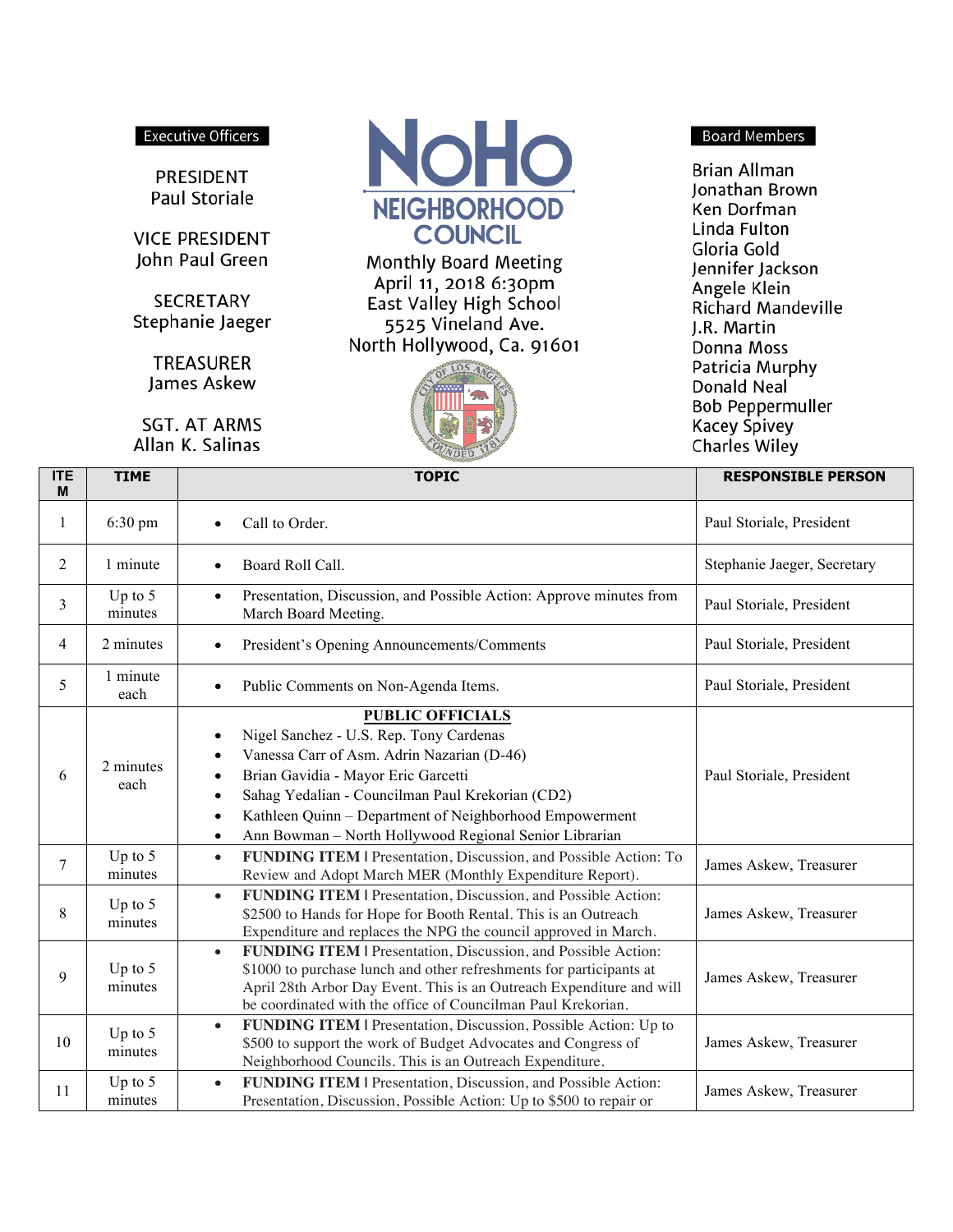|    |                             | replace NoHo NC sound system for meetings. This is an Operations<br>Expenditure.                                                                                                                                                                                                                                                                                                                                                                                                     |                                                                                                                                                                                                    |
|----|-----------------------------|--------------------------------------------------------------------------------------------------------------------------------------------------------------------------------------------------------------------------------------------------------------------------------------------------------------------------------------------------------------------------------------------------------------------------------------------------------------------------------------|----------------------------------------------------------------------------------------------------------------------------------------------------------------------------------------------------|
| 12 | Up to $5$<br>minutes        | FUNDING ITEM   Presentation, Discussion, and Possible Action: Up<br>$\bullet$<br>to \$200 for NoHo Small Business Crime Training. We will work with<br>the NoHo BID and LAPD to offer a training session for all NoHo NC<br>area businesses on how to deal with criminal behavior against small<br>businesses. Funds will provide food, water and flyers. Date TBA.                                                                                                                  | Paul Storiale, President                                                                                                                                                                           |
| 13 | Up to $5$<br>minutes        | Presentation, Discussion, and Possible Action: To Appoint Joanna<br>$\bullet$<br>Stein as our new District 4 Resident Representative.<br>Ms. Stein is up to date with training requirements.                                                                                                                                                                                                                                                                                         | Paul Storiale, President                                                                                                                                                                           |
| 14 | Up to $5$<br>minutes        | Presentation, Discussion, and Possible Action: To Appoint Jo Ann<br>$\bullet$<br>Rivas as our Special Interest Representative. Ms. Rivas is up to date<br>with training requirements.                                                                                                                                                                                                                                                                                                | Paul Storiale, President                                                                                                                                                                           |
| 15 | Up to $2$<br>minutes        | Presentation, Discussion, and Possible Action: To Appoint Kacey<br>$\bullet$<br>Spivey as the Outreach Chair.<br>Outreach Committee Meeting: 3 Yay 0 Nay 0 Abstention                                                                                                                                                                                                                                                                                                                | Paul Storiale, President                                                                                                                                                                           |
| 16 | Up to $5$<br>minutes        | Presentation, Discussion, and Possible Action: To Create a CALL TO<br>$\bullet$<br>MURAL ARTISTS Campaign.<br>The NoHo Neighborhood Council commits to supporting the creation<br>of more murals in our Neighborhood Council area. By creating a<br>CALL TO MURAL ARTISTS, local and citywide artists will present<br>their ideas and locations to the Arts and Parks committee, which will<br>then be decided to move to the NoHo NC board.                                         | Paul Storiale, President                                                                                                                                                                           |
| 17 | Up to $10$<br>minutes       | Bylaw Change   Presentation, Discussion, and Possible Action: Article III<br>Boundaries Section 1a will be changed to:<br>Section 1: Boundary Description - The boundaries abut the boundaries of adjacent<br>Neighborhood Councils and include those areas of the City within the following lines of<br>demarcation:<br>North - the northern boundary is Vanowen Street Victory Boulevard between<br>А.<br>the 170 freeway and The Los Angeles City Limit with the city of Burbank; | Paul Storiale, President<br>Ken Dorfman, Chair of<br>Government Rules and<br>Elections Committee.<br>Guest: Ernie Morasco -<br>President of North Hollywood<br>North East Neighborhood<br>Council. |
| 18 | Up to $5$<br>minutes        | Bylaw Change   Presentation, Discussion, and Possible Action: Article III<br>Section 2 - Internal Boundaries of the NoHo Neighborhood Council will be<br>changed from five (5) Districts to four (4) Districts adding one at Large Seat to<br>each District and removing two of the three remaining Non-Profit Seats.                                                                                                                                                                | Paul Storiale, President                                                                                                                                                                           |
| 19 | Up to $5$<br>minutes        | Bylaw Change   Presentation, Discussion, and Possible Action: To Approve<br>Attachment B – Governing Board Composition and Voting. This bylaw change<br>puts Item #17 & Item #18 into effect, while also making community<br>organizations eligible to run for an At Large Seat.                                                                                                                                                                                                     | Paul Storiale, President                                                                                                                                                                           |
| 20 | Up to $5$<br>minutes        | Presentation, Discussion, and Possible Action: The NoHo<br>$\bullet$<br>Neighborhood Council will be dark for the month of June.                                                                                                                                                                                                                                                                                                                                                     | Paul Storiale, President                                                                                                                                                                           |
| 21 | Up to $1$<br>minute<br>each | Committee Announcements: Chairs to announce the date, time and<br>$\bullet$<br>location of their next meeting and what will be discussed.<br>Beautification & Clean Environment Committee<br>1.<br>Arts and Parks Committee<br>2.<br>Planning, Land-Use, and Transportation Committee<br>3.<br>Rules and Government / Elections Committee<br>4.<br>Public Safety & Emergency Preparedness Committee<br>5.<br>Outreach Committee<br>6.                                                |                                                                                                                                                                                                    |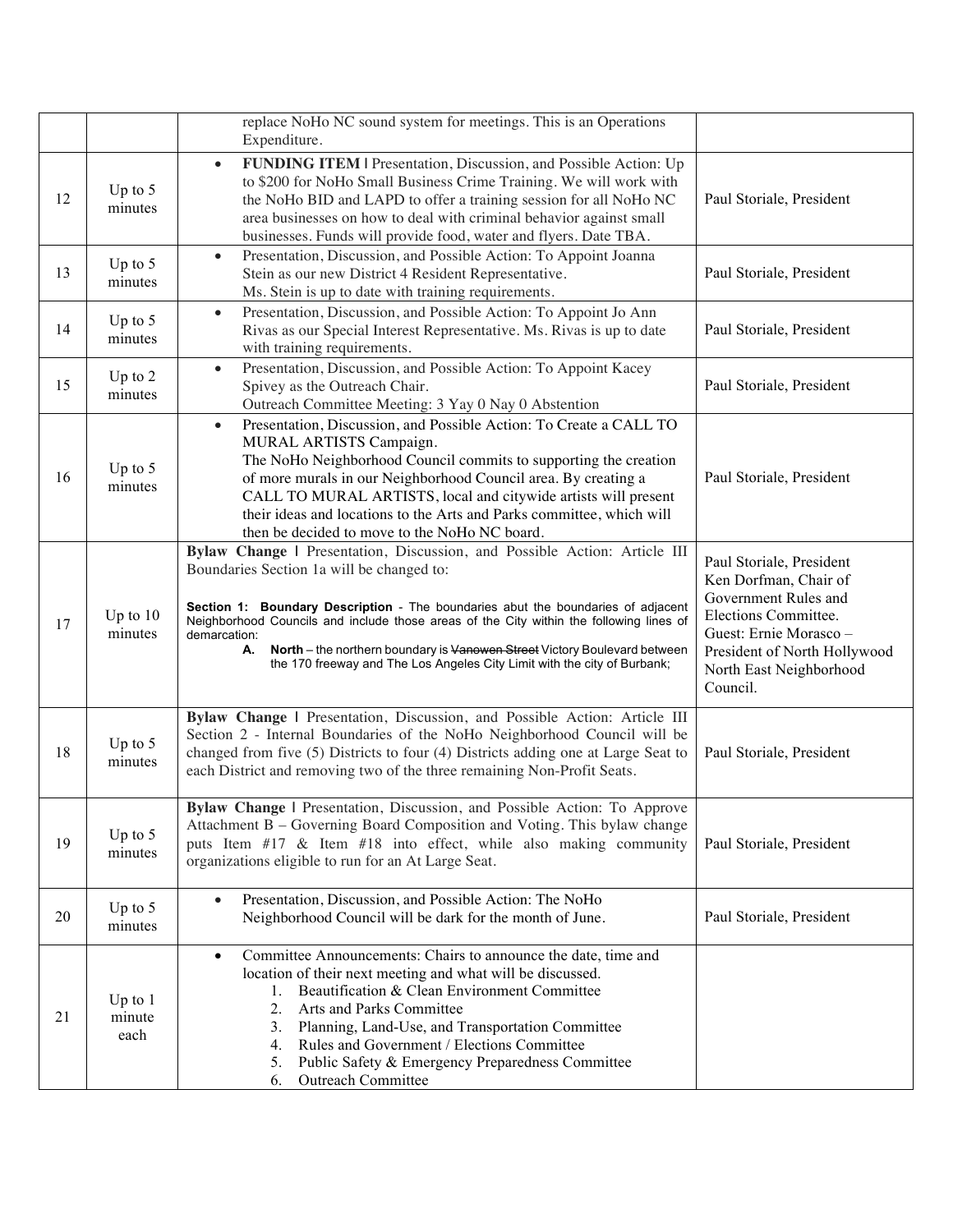| 22 | minute             | <b>Presentation of Vacant Seats</b><br>District 1 Business<br>District 4 Resident<br>Community Interest<br>School Representative<br>If you know anyone who fits the criteria of these opens seats, please have<br>the individual email President at $p$ aulstoriale $\omega$ nohonc.org.<br>Please keep in mind that if you are interested in a board member<br>$\bullet$<br>position, you must, according to our bylaws, commit to also being a<br>member of a committee and be present for the majority of the meetings. | Paul Storiale, President |
|----|--------------------|----------------------------------------------------------------------------------------------------------------------------------------------------------------------------------------------------------------------------------------------------------------------------------------------------------------------------------------------------------------------------------------------------------------------------------------------------------------------------------------------------------------------------|--------------------------|
| 23 | 8:30 <sub>pm</sub> | Meeting adjourned<br>$\bullet$<br>Next Regular Board Meeting will take place on Wednesday May 9, 2018                                                                                                                                                                                                                                                                                                                                                                                                                      | Paul Storiale, President |
|    |                    | Reminder: Beginning in July, NoHo NC board meetings move to the FIRST MONDAY of each month.                                                                                                                                                                                                                                                                                                                                                                                                                                |                          |

#### THE FOLLOWING IS IN REGARDS TO ALL BOARD MEETINGS AND COMMITTEE MEETINGS

**PUBLIC INPUT AT ALL MEETINGS** – The public is requested to fill out a "Speaker Card" to address the Board on any agenda item before the Board takes an action on an item. Comments from the public on agenda items will be heard only when the respective item is being considered. Comments from the public on other matters not appearing on the agenda that are within the Board's jurisdiction will be heard during the General Public Comment period. Please note that under the Brown Act, the Board is prevented from acting on a matter that you bring to its attention during the General Public Comment period; however, the issue raised by a member of the public may become the subject of a future Board meeting. Public comment is limited to 1 minute per speaker, unless adjusted by the presiding officer of the Board.

**PUBLIC POSTING OF AGENDAS** - MTNHNC agendas are posted for public review as follows: North Hollywood Regional Library - 5211 Tujunga Blvd. North Hollywood, Ca. 91601

NoHo BID Office – 5026 Lankershim Blvd. North Hollywood, Ca. 91601

www.NoHoNC.org

You can also receive our agendas via email by subscribing to L.A. City's Early Notification

System at http://www.lacity.org/government/Subscriptions/NeighborhoodCouncils/index.htm

**THE AMERICAN WITH DISABILITIES ACT** - As a covered entity under Title II of the Americans with Disabilities Act, the City of Los Angeles does not discriminate on the basis of disability and, upon request, will provide reasonable accommodation to ensure equal access to its programs, services and activities. Sign language interpreters, assistive listening devices and other auxiliary aids and/or services, may be provided upon request. To ensure availability of services, please make your request at least 3 business days (72 hours) prior to the meeting you wish to attend by contacting Paul Storiale, Board President, via email *paulstoriale@nohonc.org* 

**PUBLIC ACCESS OF RECORDS** – In compliance with Government Code section 54957.5, non-exempt writings that are distributed to a majority or all of the board in advance of a meeting may be viewed at our website: NoHoNC.org or at the scheduled meeting. In addition, if you would like a copy of any record related to an item on the agenda, please contact Paul Storiale, Board President, via email paulstoriale@nohonc.org

**RECONSIDERATION AND GRIEVANCE PROCESS** – For information on the NoHo NC process for board action reconsideration, stakeholder grievance policy, or any other procedural matters related to this Council, please consult the NoHo NC Bylaws. The Bylaws are available at our Board meetings and our website www.NoHoNC.org.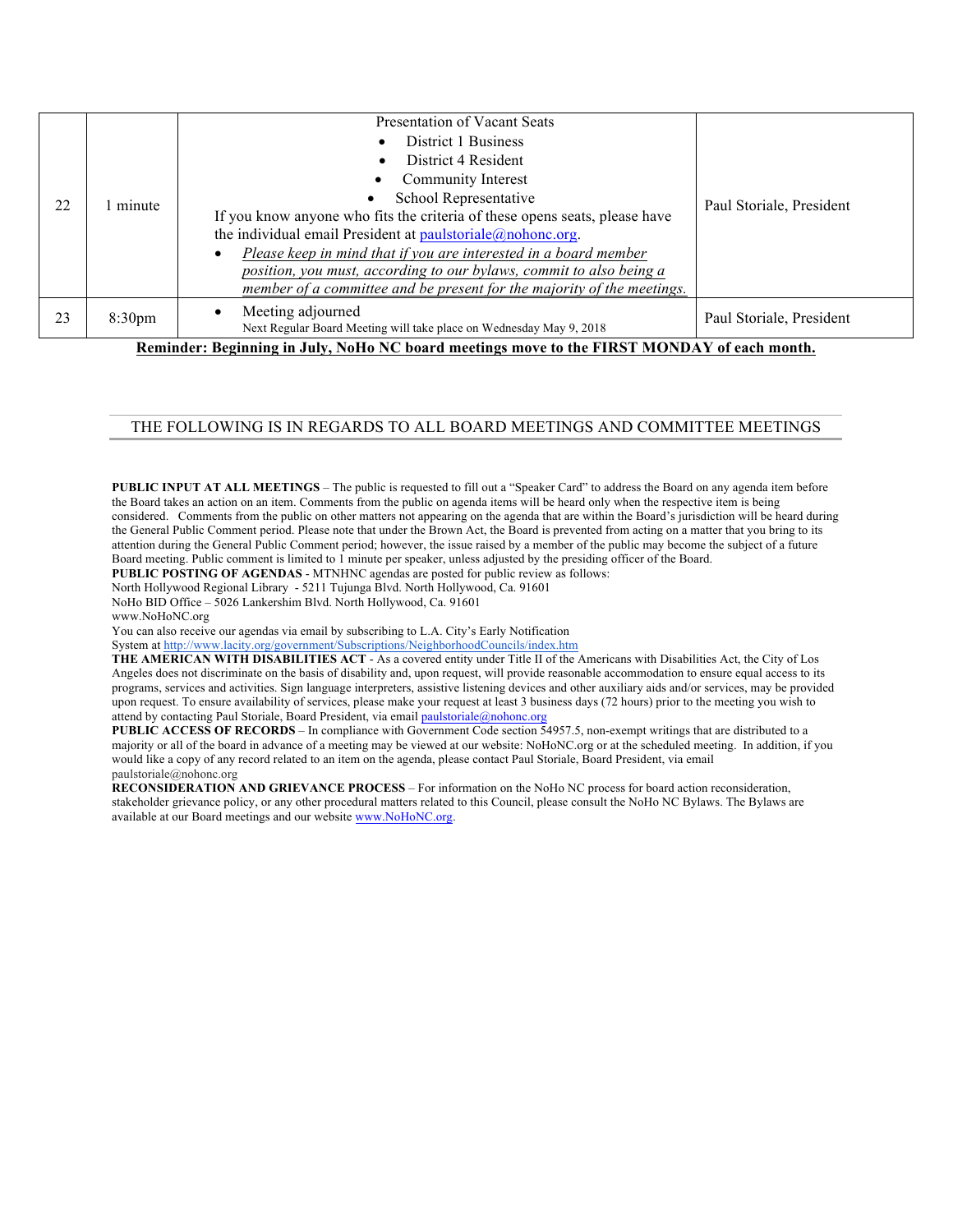## **ARTICLE III BOUNDARIES**

The Council covers a geographic area described below.

### **Section 2: Internal Boundaries**

A. **District 1:** Begins at the 170 freeway and Vanowen Street, running east along Vanowen Street to Lankershim Blvd., south along Lankershim Blvd. to Colfax Avenue, continuing south along Colfax Avenue to Oxnard Street, east along Oxnard Street to Tujunga Avenue, south along Tujunga Avenue to Burbank Blvd., west along Burbank Blvd. to the 170 freeway, then north along the 170 freeway to Vanowen Street.

Begins at the 170 freeway heading east along Camarillo Street to Vineland Avenue, north along Vineland Avenue to Burbank Blvd., west along Burbank Blvd to the 170 freeway.

- B. **District 2:** Begins at Vineland and Vanowen Street, running east along Vanowen to Fair Avenue, south along Fair Avenue to Victory Blvd. east along Victory Blvd. to Vineland Avenue, south along Vineland Avenue to Oxnard Street, west along Oxnard Street to Colfax Avenue, then north along Colfax Avenue to Lankershim Blvd., then continues north on Lankershim Blvd to Vanowen Street. Begins at Riverside Drive heading east to Denny Avenue. North on Denny Avenue to Camarillo Street. Then East on Camarillo to Cahuenga Blvd., heading north to Margate Street. Heading east on Margate Street to Clybourn Avenue. Northwest on Clybourn Avenue to Burbank Blvd. Heading West on Burbank Blvd. to Vineland Avenue, then South on Vineland Avenue to Riverside Drive.
- C. **District 3:** Begins at Fair Avenue and Vanowen Street, heading east along Vanowen Street to Clybourn Avenue, south along The Los Angeles City Limit to Hatteras Street, west along Hatteras Street to Vineland Avenue, north on Vineland Avenue to Victory Blvd., west on Victory Blvd. to Fair Avenue, north along Fair Avenue to Vanowen Street. Begins at Burbank Blvd and Fair Avenue, heading East on Burbank Blvd to Clybourn Avenue. North on Clybourn Avenue to Victory Blvd. then West on Victory Blvd. to Tujunga Ave. South on Tujunga Ave. to Oxnard Street heading East to Fair Avenue, then south on Fair Avenue to Burbank Blvd.
- D. **District 4:** Begins at the 170 freeway and Burbank Blvd., heading east along Burbank Blvd. to Tujunga Avenue, north along Tujunga Avenue to Oxnard Street, east along Oxnard Street to Vineland Avenue, south along Vineland Avenue to Hatteras Street, east along Hatteras Street to Clybourn Avenue, south along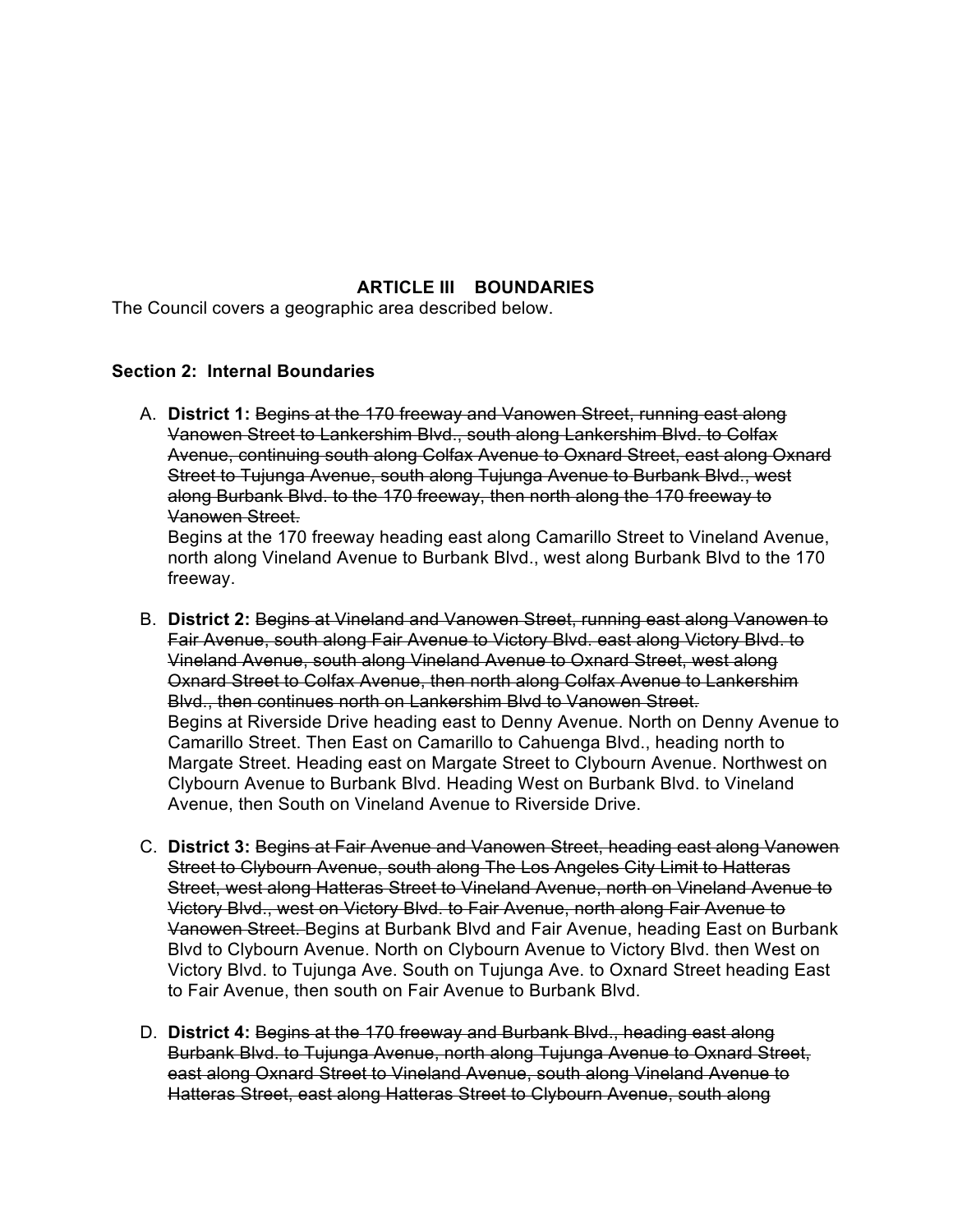Clybourn Avenue to Burbank Blvd., west along Burbank Blvd. to Vineland Avenue, south along Vineland Avenue to Magnolia Blvd., west along Magnolia Blvd. to the 170 freeway, then north along the 170 freeway to Burbank Blvd. Begins at the 170 Freeway heading East on Victory Blvd. to Tujunga Ave. then South on Tujunga to Oxnard Street. East on Oxnard Street to Fair Avenue heading south to Burbank Blvd. Then West on Burbank Blvd. to the 170 Freeway.

E. **District 5:** Begins at the 170 freeway and Magnolia Blvd., east along Magnolia Blvd. to Vineland Avenue, north along Vineland Avenue to Burbank Blvd., east along Burbank Blvd to Clybourn Avenue, south along Clyboum Avenue to Margate Street, west along Margate Street to Cahuenga Blvd., south along Cahuenga Blvd. to Camarillo Street, west along Camarillo Street to Denny Avenue, south along Denny Avenue to Riverside Drive, west along Riverside Drive to Vineland Avenue, north along Vineland Avenue to Camarillo Street, west along Camarillo Street to the 170 freeway, then north along the 170 freeway to Magnolia Blvd.

# **ATTACHMENT B -Governing Board Composition and Voting**

| <b>BOARD SEAT POSITION</b>                             | # OF<br><b>SEATS</b> | <b>ELECTED OR</b><br><b>APPOINTED?</b> | <b>ELIGIBILITY TO RUN</b><br><b>FOR THE SEAT</b>                                                                                              | <b>ELIGIBILITY TO VOTE</b><br><b>FOR THE SEAT</b>                                                       |
|--------------------------------------------------------|----------------------|----------------------------------------|-----------------------------------------------------------------------------------------------------------------------------------------------|---------------------------------------------------------------------------------------------------------|
| District 1 Resident<br>Representative<br>Term: 2 Years |                      | Elected                                | Stakeholder must be a<br>resident, including<br>property owner and<br>others who reside within<br>District 1 and who is 18<br>years or older. | Stakeholders who live,<br>work, or own property in<br>the neighborhood and who<br>is 18 years or older. |
| District 2 Resident<br>Representative<br>Term: 2 Years |                      | Elected                                | Stakeholder must be a<br>resident, including<br>property owner and<br>others who reside within<br>District 2 and who is 18<br>years or older. | Stakeholders who live,<br>work, or own property in<br>the neighborhood and who<br>is 18 years or older. |
| District 3 Resident<br>Representative<br>Term: 2 Years |                      | Elected                                | Stakeholder must be a<br>resident, including<br>property owner and<br>others who reside within<br>District 3 and who is 18<br>years or older. | Stakeholders who live,<br>work, or own property in<br>the neighborhood and who<br>is 18 years or older. |

### **NoHo Neighborhood Council – 23 Board Seats**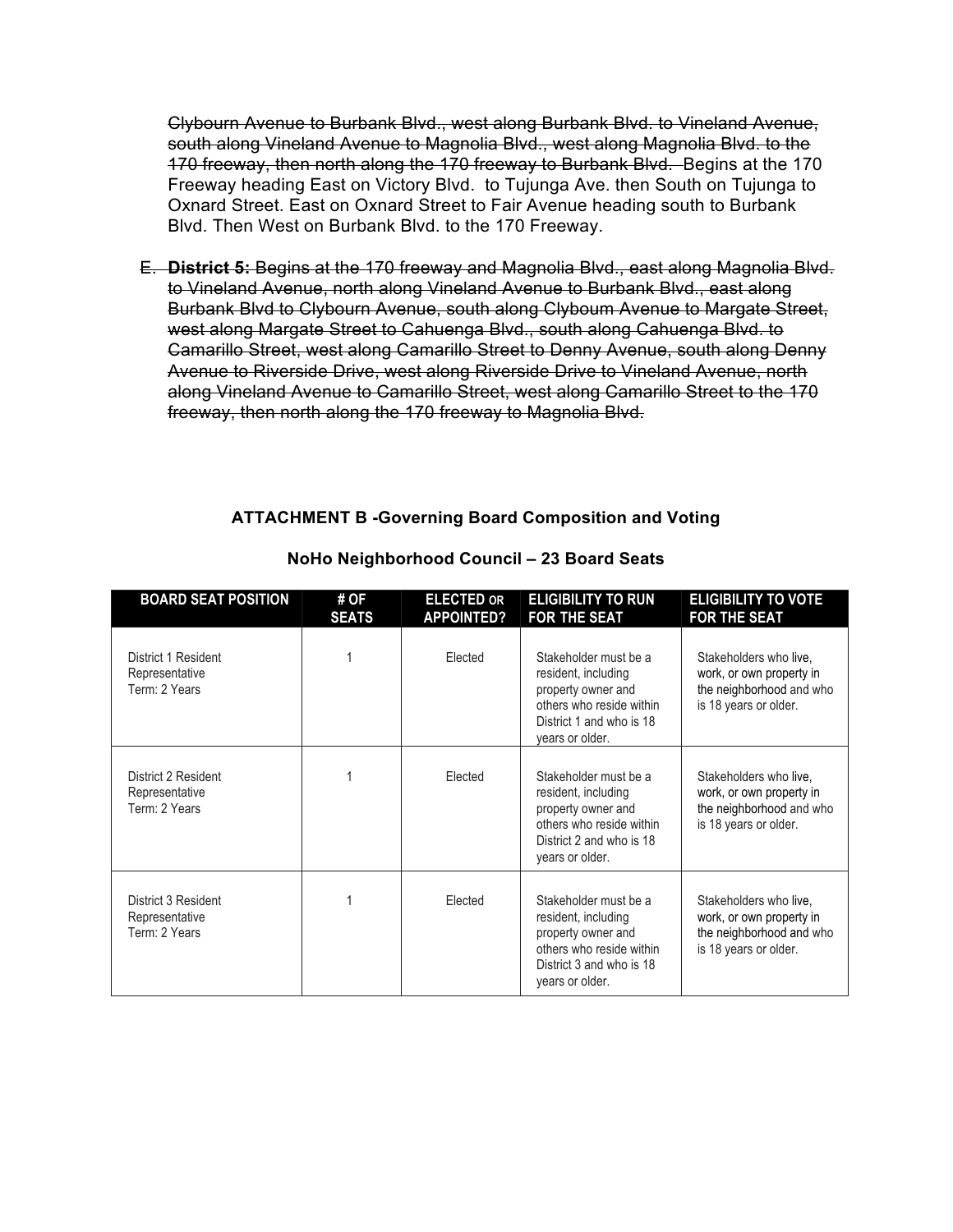| District 4 Resident<br>Representative<br>Term: 2 Years |                | Elected | Stakeholder must be a<br>resident, including<br>property owner and<br>others who reside within<br>District 4 and who is 18<br>years or older. | Stakeholders who live,<br>work, or own property in<br>the neighborhood and who<br>is 18 years or older. |
|--------------------------------------------------------|----------------|---------|-----------------------------------------------------------------------------------------------------------------------------------------------|---------------------------------------------------------------------------------------------------------|
| District 5 Resident<br>Representative<br>Term: 2 Years | $\overline{1}$ | Elected | Stakeholder must be a<br>resident, including<br>property owner and<br>others who reside within<br>District 5 and who is 18<br>years or older. | Stakeholders who live,<br>work, or own property in<br>the neighborhood and who<br>is 18 years or older. |

| <b>BOARD SEAT POSITION</b>                                       | # OF<br><b>SEATS</b> | <b>ELECTED OR</b><br><b>APPOINTED?</b> | <b>ELIGIBILITY TO RUN</b><br><b>FOR THE SEAT</b>                                                                                                                                                                              | <b>ELIGIBILITY TO VOTE</b><br><b>FOR THE SEAT</b>                                                       |
|------------------------------------------------------------------|----------------------|----------------------------------------|-------------------------------------------------------------------------------------------------------------------------------------------------------------------------------------------------------------------------------|---------------------------------------------------------------------------------------------------------|
| District 1<br><b>Business</b><br>Representative<br>Term: 2 Years |                      | Elected                                | <b>Business representative</b><br>may include, but is not<br>limited to, stakeholder<br>operating or working for<br>businesses, including<br>owner of a rental property<br>within District 1 and who<br>is 18 years or older. | Stakeholders who live,<br>work, or own property in<br>the neighborhood and who<br>is 18 years or older. |
| District 2<br><b>Business</b><br>Representative<br>Term: 2 Years |                      | Elected                                | Business representative<br>may include, but is not<br>limited to, stakeholder<br>operating or working for<br>businesses, including<br>owner of a rental property<br>within District 2 and who<br>is 18 years or older.        | Stakeholders who live, work,<br>or own property in the<br>neighborhood and who is 18<br>years or older. |
| District 3<br><b>Business</b><br>Representative<br>Term: 2 Years |                      | Elected                                | <b>Business representative</b><br>may include, but is not<br>limited to, stakeholder<br>operating or working for<br>businesses, including<br>owner of a rental property<br>within District 3 and who<br>is 18 years or older. | Stakeholders who live, work,<br>or own property in the<br>neighborhood and who is 18<br>years or older. |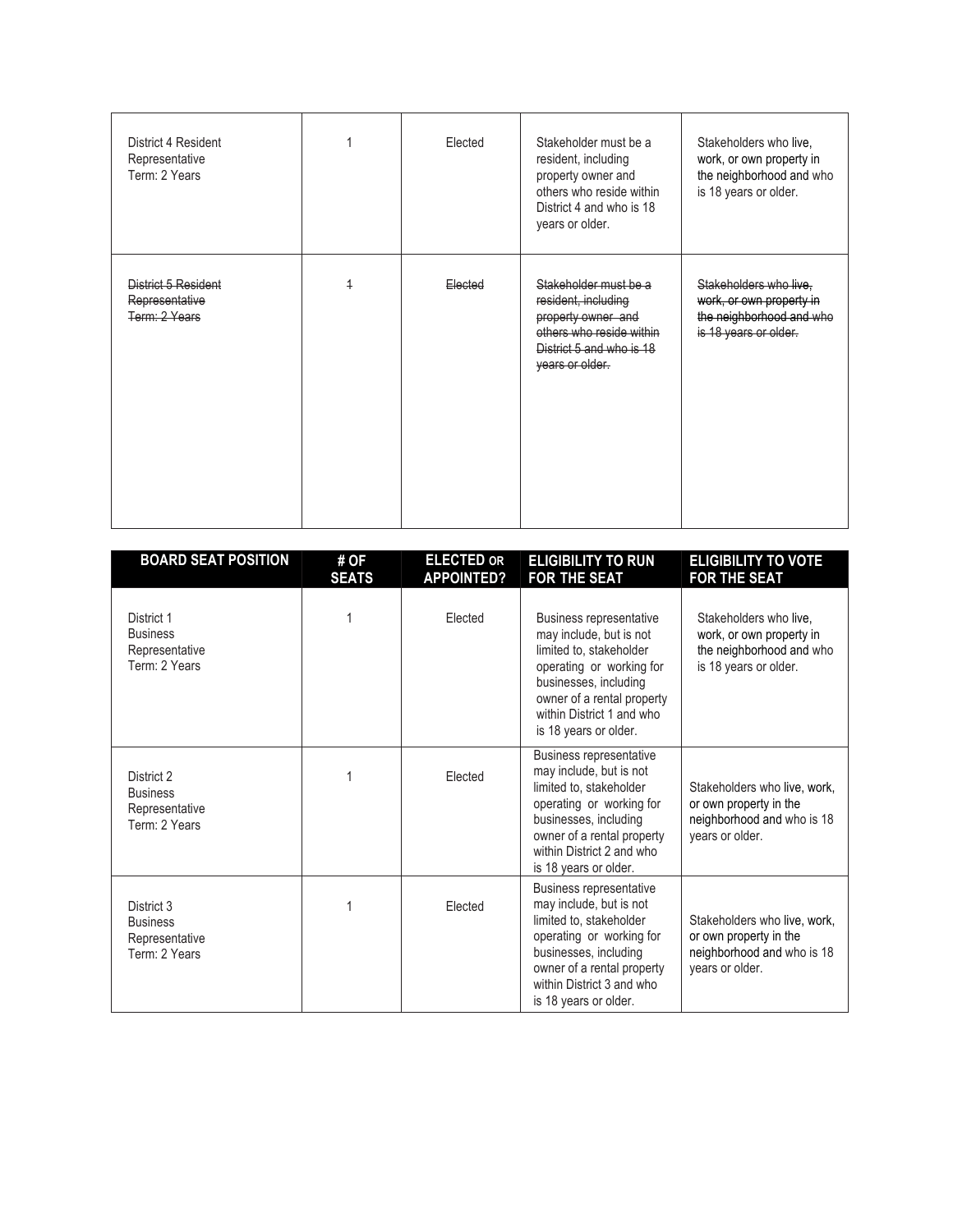| District 4<br><b>Business</b><br>Representative<br>Term: 2 Years |                | Elected | Business representative<br>may include, but is not<br>limited to, stakeholder<br>operating or working for<br>businesses, including<br>owner of rental property<br>within District 4 and who<br>is 18 years or older.                             | Stakeholders who live.<br>work, or own property in<br>the neighborhood and who<br>is 18 years or older. |
|------------------------------------------------------------------|----------------|---------|--------------------------------------------------------------------------------------------------------------------------------------------------------------------------------------------------------------------------------------------------|---------------------------------------------------------------------------------------------------------|
| District 5<br><b>Business</b><br>Representative<br>Term: 2 Years | $\overline{1}$ | Elected | Business representative<br>may include, but is not<br>limited to, stakeholder<br>operating or working for<br>businesses, including<br>owner of rental property<br>within District 5 and who<br>is 18 years or older.                             | Stakeholders who live.<br>work, or own property in<br>the neighborhood and who<br>is 18 years or older. |
| District 1 At-Large<br>Representative<br>Term: 2 Years           | $\frac{4}{2}$  | Elected | Stakeholder must be<br>either a resident or<br>business stakeholder<br>within District 1 and<br>who is 18 years or older.<br><b>Excludes Community</b><br>Organization, Arts<br>Organization, or religious<br>institution stakeholders<br>below. | Stakeholders who live.<br>work, or own property in<br>the neighborhood and who<br>is 18 years or older. |

| <b>BOARD SEAT POSITION</b>                             | # OF<br><b>SEATS</b>         | <b>ELECTED OR</b><br><b>APPOINTED?</b> | <b>ELIGIBILITY TO RUN</b><br><b>FOR THE SEAT</b>                                                                                                                                                                                       | <b>ELIGIBILITY TO VOTE</b><br><b>FOR THE SEAT</b>                                                       |
|--------------------------------------------------------|------------------------------|----------------------------------------|----------------------------------------------------------------------------------------------------------------------------------------------------------------------------------------------------------------------------------------|---------------------------------------------------------------------------------------------------------|
| District 2 At-Large<br>Representative<br>Term: 2 Years | $\frac{4}{2}$                | Elected                                | Stakeholder must be either<br>a resident or business<br>stakeholder within District<br>2 and who is 18 years or<br>older. Excludes<br>Community Organization,<br>Arts Organization, or<br>religious institution<br>stakeholders below. | Stakeholders who live.<br>work, or own property in<br>the neighborhood and<br>who is 18 years or older. |
| District 3 At-Large<br>Representative<br>Term: 2 Years | $\ddagger$<br>$\overline{2}$ | Elected                                | Stakeholder must be either<br>a resident or business<br>stakeholder within District<br>3 and who is 18 years or<br>older. Excludes<br>Community Organization,<br>Arts Organization, or<br>religious institution<br>stakeholders below. | Stakeholders who live,<br>work, or own property in<br>the neighborhood and<br>who is 18 years or older. |
| District 4 At-Large<br>Representative<br>Term: 2 Years | $\ddagger$<br>$\overline{2}$ | Elected                                | Stakeholder must be either a<br>resident or business<br>stakeholder within District 4<br>and who is 18 years or<br>older. Excludes Community<br>Organization, Arts<br>Organization, or religious<br>institution stakeholders<br>below. | Stakeholders who live.<br>work, or own property in<br>the neighborhood and who<br>is 18 years or older. |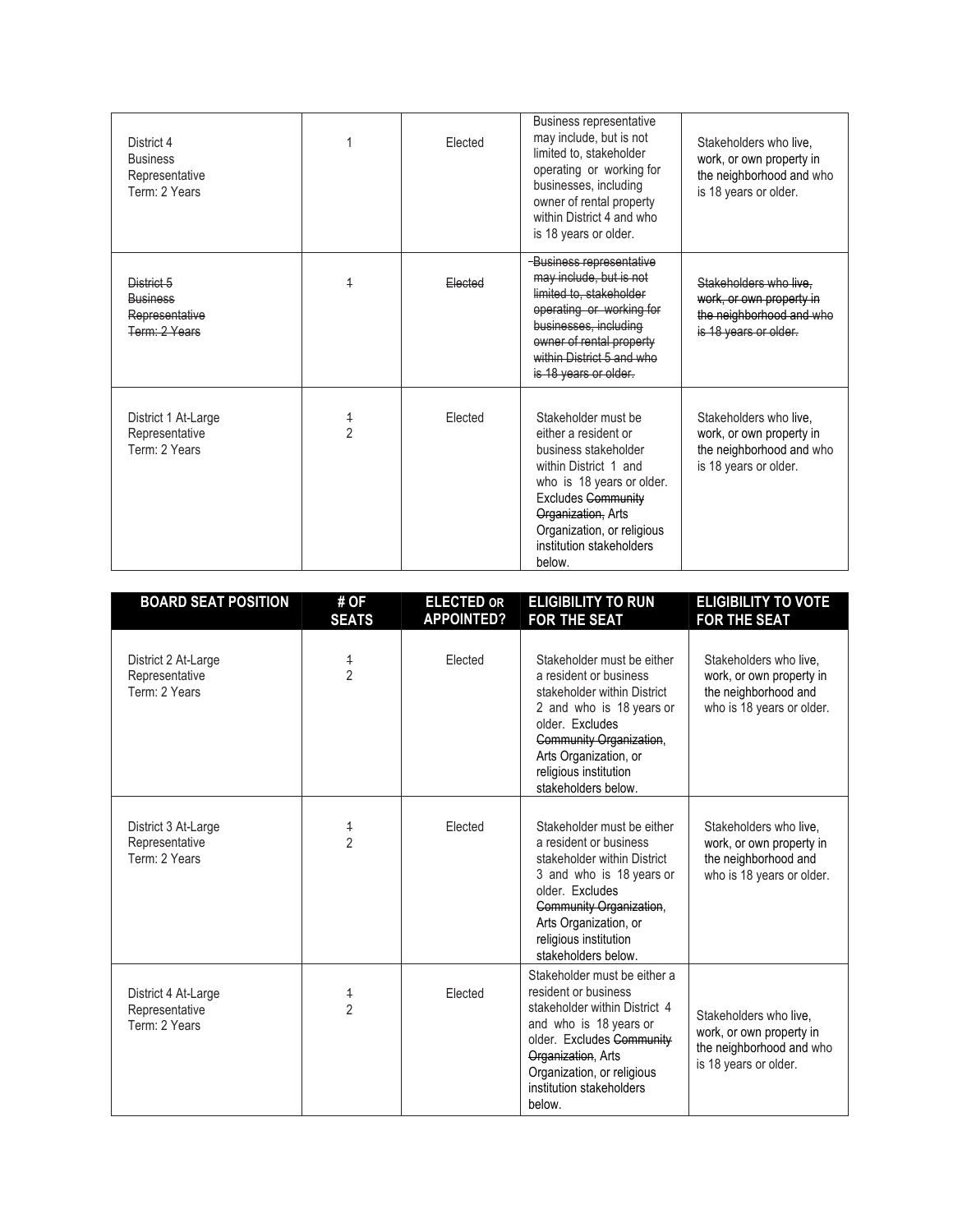| District 5 At-Large<br>Representative<br>Term: 2 Years                                    | $\overline{1}$ | Elected | Stakeholder must be either a<br>resident or business<br>stakeholder within District 5<br>and who is 18 years or<br>older. Excludes Community<br>Organization, Arts<br>Organization, or religious<br>institution stakeholders<br>below. | Stakeholders who live.<br>work, or own property in<br>the neighborhood and who<br>is 18 years or older. |
|-------------------------------------------------------------------------------------------|----------------|---------|----------------------------------------------------------------------------------------------------------------------------------------------------------------------------------------------------------------------------------------|---------------------------------------------------------------------------------------------------------|
| Community<br>Organization/Non- Profit<br>Organization<br>Representatives<br>Term: 2 Years |                | Elected | Stakeholders must be<br>from a community<br>organization or other non-<br>profit organization<br>(excluding Arts<br>Organization, or religious<br>institutions) and who are<br>18 years or older.                                      | Stakeholders who live.<br>work, or own property in<br>the neighborhood and who<br>is 18 years or older. |
| Arts Organization<br>Representative<br>Term: 2 Years                                      |                | Elected | Stakeholder must be from<br>an arts organization<br>(includes Art, Music,<br>Theater, Dance & Spoken<br>Word Organizations) and<br>who is 18 years or older.                                                                           | Stakeholders who live,<br>work, or own property in<br>the neighborhood and<br>who is 18 years or older. |

| <b>BOARD SEAT POSITION</b>                                  | # OF<br><b>SEATS</b> | <b>ELECTED OR</b><br><b>APPOINTED?</b> | <b>ELIGIBILITY TO RUN</b><br><b>FOR THE SEAT</b>                                                                                                         | <b>ELIGIBILITY TO VOTE</b><br><b>FOR THE SEAT</b>                                                                                                                                      |
|-------------------------------------------------------------|----------------------|----------------------------------------|----------------------------------------------------------------------------------------------------------------------------------------------------------|----------------------------------------------------------------------------------------------------------------------------------------------------------------------------------------|
| Community Interest<br>Representative<br>Term: 2 Years       |                      | Elected                                | Open to any<br>STAKEHOLDER (If the<br><b>Community Interest Seat</b><br>is vacant for sixty (60)<br>days, then please refer to<br>Article IV, Section 1) | Stakeholders who are 18<br>years or older who lives,<br>works, owns property or<br>claims a substantial and<br>ongoing stake within<br>boundaries of the NoHo<br>Neighborhood Council. |
| Religious<br>Institution<br>Representative<br>Term: 2 Years |                      | Elected                                | Stakeholder must be from<br>a religious institution and<br>must be 18 years or<br>older.                                                                 | Stakeholders who live.<br>work, or own property in<br>the neighborhood and who<br>is 18 years or older.                                                                                |
| School Representative<br>Term: 2 Years                      |                      | Elected                                | Stakeholder must be from<br>a school within the NC<br>boundaries and who is 18<br>years or older                                                         | Stakeholders who live,<br>work, or own property in<br>the neighborhood and who<br>is 18 years or older.                                                                                |